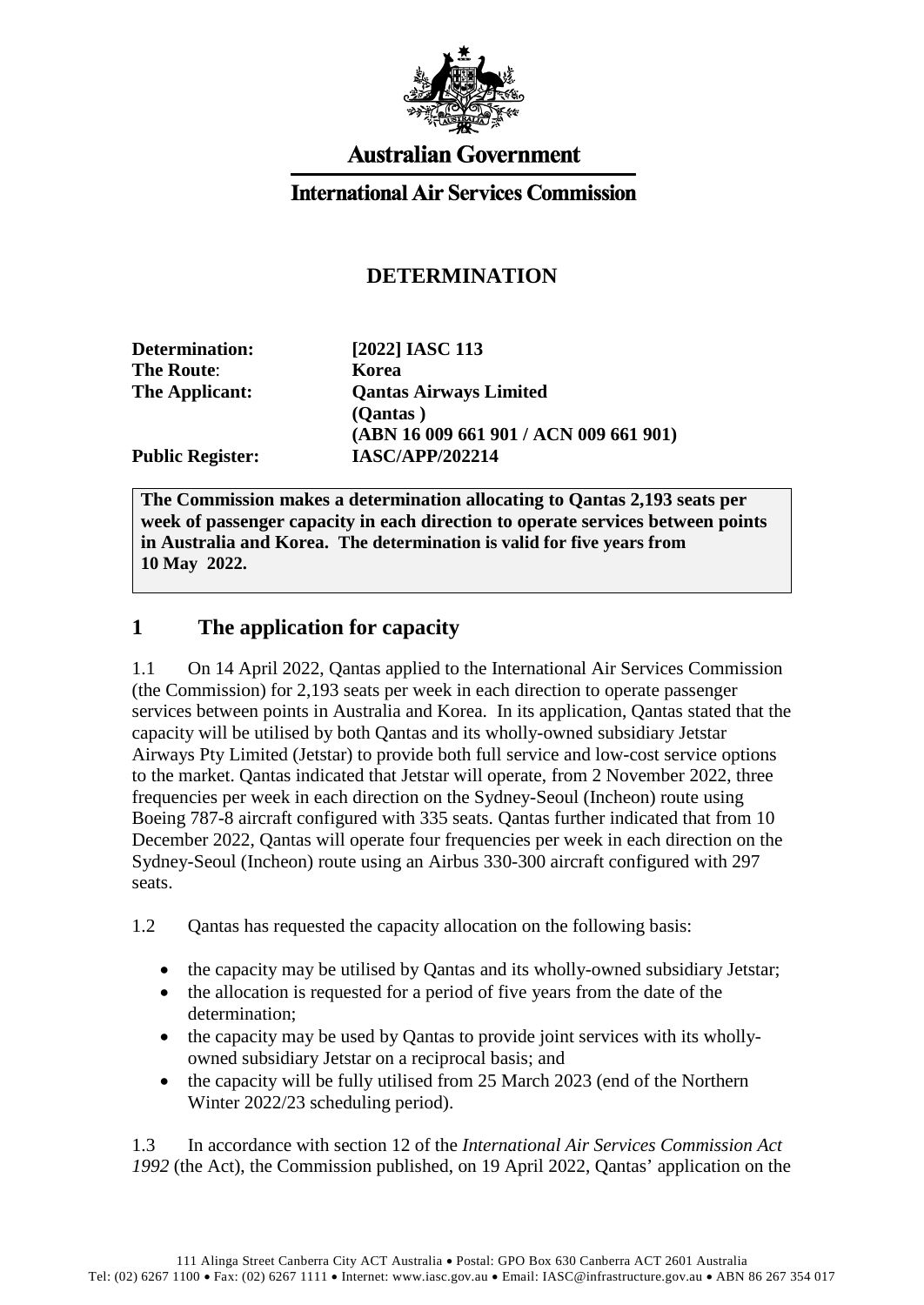Commission's website inviting other applications for capacity on the Korea route. A notification was likewise sent by email to various stakeholders inviting other applications for capacity on the route. No other applications were received.

1.4 All non-confidential material supplied by Qantas is available on the Commission's website [\(www.iasc.gov.au\)](http://www.iasc.gov.au/).

## **2 Relevant provisions of the air services arrangements**

2.1 Paragraph 7(2)(aa) of the Act provides that the Commission must not allocate available capacity contrary to any restrictions on capacity contained in a bilateral arrangement(s).

2.2 Under the Australia-Korea air services arrangements, the designated airline(s) of each contracting party may operate up to 8,500 seats each way per week to and from Sydney, Melbourne, Brisbane and Perth. Twelve months after the date on which the designated airline(s) fully utilise the capacity entitlements of 8,500 seats, the capacity entitlement for the airlines of both contracting parties will increase by a further 1,000 seats to a total of 9,500 seats each way per week.

2.3 Qantas has been allocated 900 seats of passenger capacity in two separate determinations1, which the airline uses for code sharing with Asiana Airlines and Cathay Pacific. Virgin Australia has been allocated 1,000 seats per week in each direction for the provision of code share services with Singapore Airlines2.

2.4 Under the Register of Available Capacity, there are currently 6,600 seats of capacity per week in each direction to and from Sydney, Melbourne, Brisbane and Perth that are available for allocation to Australian airlines.

2.5 There is unrestricted capacity, frequency and aircraft type to/from all points in Australia, other than Sydney, Melbourne, Brisbane and Perth. Qantas has been allocated unrestricted capacity to operate to/from all points in Australia, other than Sydney, Melbourne, Brisbane and Perth and points in Korea3. Qantas has also been allocated unrestricted capacity to operate all-cargo services between Australia and Korea4.

2.6 The Australia-Korea air services arrangements also allow designated airlines of Australia to enter into cooperative marketing arrangements such as blocked space, code sharing or leasing arrangements, whether as the operating airline or the marketing airline, in respect of passenger, combination and/or cargo air services with airline(s) of Australia, any airline of Korea and any airline of any third country or countries.

1

<sup>&</sup>lt;sup>1</sup> Determinations [2019] IASC 103 and [2016] IASC 109, which has been renewed by [2021] IASC 108

<sup>2</sup> Determination [2018] IASC 107

<sup>3</sup> Determination [2019] IASC 111

<sup>4</sup> Determination [2020] IASC 106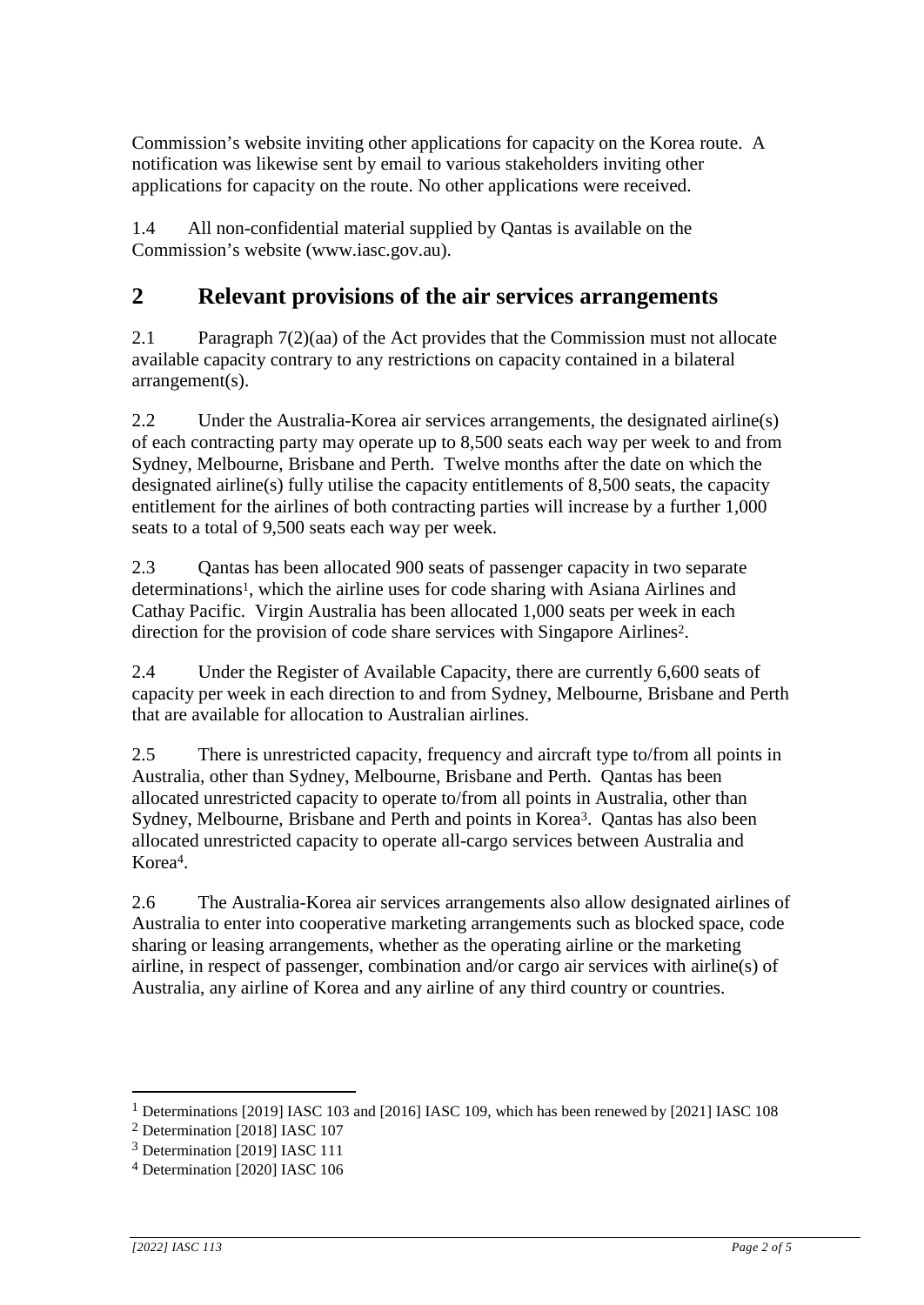2.7 The capacity offered by a designated airline, as the marketing airline, on services operated by other airlines, including airlines of third country or countries, shall be counted against any capacity entitlements of the contracting party designating the marketing airline. This means that the code share seats offered by an Australian designated airline, as the marketing carrier, are counted against Australian capacity entitlements.

# **3 Commission's consideration**

3.1 Subsection 12(3) of the Act allows any person to apply to the Commission for a determination allocating capacity to enable an Australian carrier to operate international air services. Qantas is seeking the allocation of 2,193 seats per week in each direction to enable Qantas and Jetstar to operate passenger services between points in Australia and Korea.

3.2 Subsection 7(1) of the Act empowers the Commission to make a determination allocating available capacity. Subsection 7(2) requires, in part, that the Commission's determination must not allocate capacity unless the Commission is satisfied that the allocation would be of benefit to the public and would not be contrary to any restrictions on capacity contained in bilateral arrangements, or combination of bilateral arrangements.

3.3 Further, subsection 7(3) of the Act provides that in assessing the benefit to the public of an allocation of capacity, the Commission must apply the criteria set out in the policy statement made by the Minister pursuant to section 11 of the Act.

3.4 Under section 11 of the Act, the Minister made the *International Air Services Commission Policy Statement 2018* (the Policy Statement) which came into effect on 28 March 2018. The Policy Statement sets out the criteria which the Commission is required to apply in assessing the benefit to the public of allocations of capacity.

3.5 Section 12 of the Policy Statement provides, in part, that in circumstances where there is only one applicant for allocation of capacity on a route and does not receive any submissions opposing the allocation, the Commission is to have regard to the 'reasonable capability criterion' in section 8 of the Policy Statement and need not have regard to any other matter.

3.6 Under the reasonable capability criterion in section 8 of the Policy Statement, the Commission is required to assess the extent to which all Australian carriers that are, or would be, permitted to use the capacity allocated under a determination are reasonably capable of: (a) obtaining any licences, permits or other approvals required to operate on and service the route to which the determination relates; and (b) using the capacity allocated under the determination.

3.7 The Commission notes that Qantas and its wholly-owned subsidiary Jetstar are established carriers operating scheduled international services. Furthermore, the Department of Infrastructure, Transport, Regional Development and Communications confirmed that both Qantas and Jetstar are designated Australian carriers under the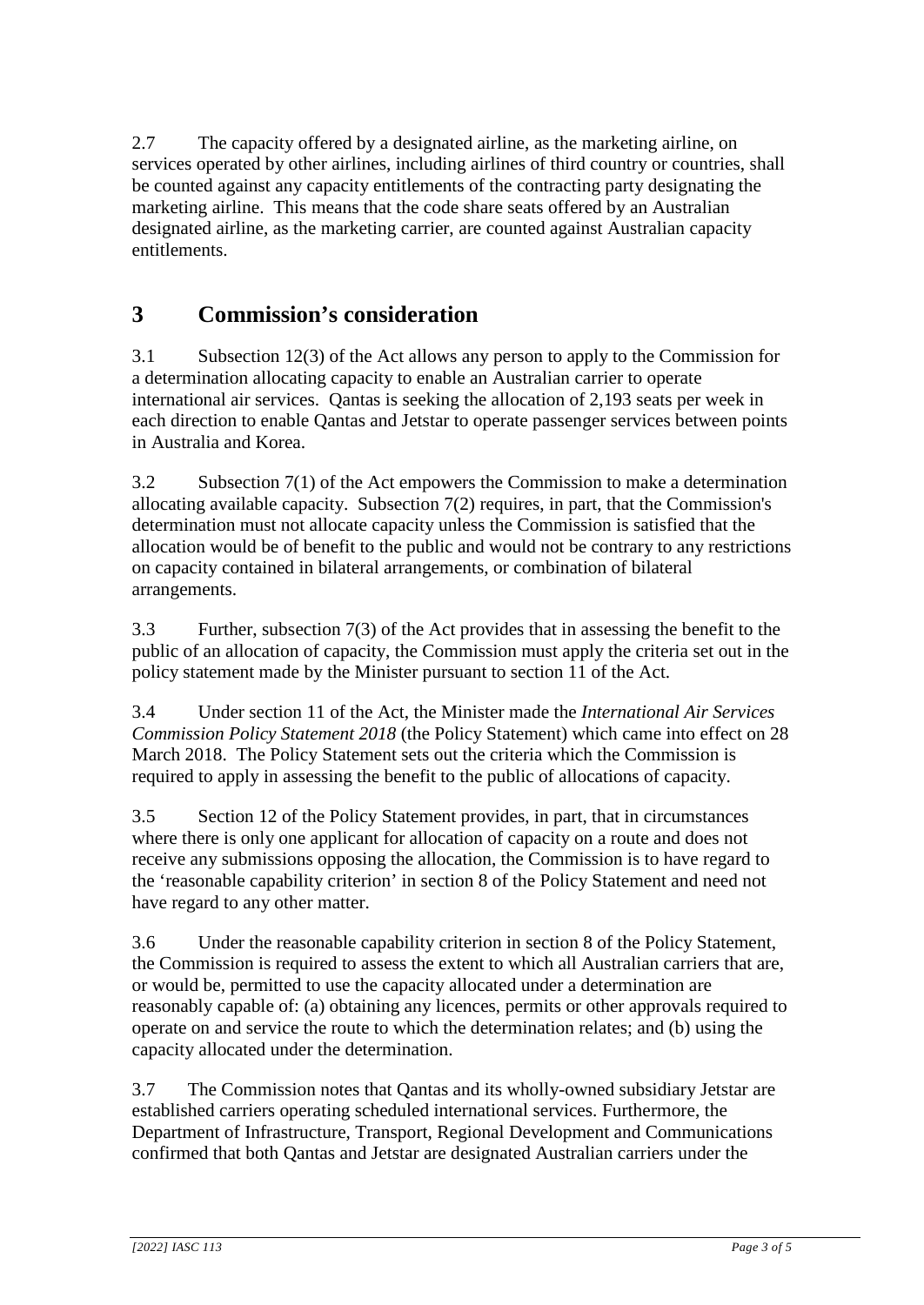Australia-Korea air services arrangements.

3.8 The Commission further notes that Qantas published on 8 April 2022 a media release informing of the launch of Qantas and Jetstar direct flights to Seoul's Incheon International Airport later in the year. The media release states that Jetstar will "fly direct to South Korea from Sydney, with Boeing 787-8 Dreamliner flights operating from 2 November 2022 three times per week". It further informs that "Qantas will begin direct flights between Sydney and Seoul from 10 December 2022 with its A330 aircraft, marking the first scheduled service to Seoul since January 2008".<sup>5</sup>

3.9 In light of the above, the Commission considers that Qantas and Jetstar are reasonably capable of obtaining the necessary approvals to operate on the Korea route and of implementing their proposed services. The Commission therefore finds that allocating 2,193 seats of capacity in favour of the Qantas Group would be of benefit to the public.

#### **Conditions**

3.10 Section 15 provides that the Commission may include in a determination such terms and conditions as it thinks fit. Section 15 also provides for certain conditions to be included in a determination. In light of this, the Commission has decided to issue this determination subject to the conditions set out in Item 4 below.

3.11 Paragraph  $15(2)(a)$  of the Act requires a determination to specify the period during which it is to be in force. Subsection 15(3) of the Act effectively provides that if the Minister's Policy Statement sets out how the period of validity of the determination is to be fixed, then the period of validity is as so fixed. In any other case, an interim determination is to be in force for five years while a determination that is not an interim determination is to be in force for five years.

3.12 Section 20 of the Policy Statement sets out how the Commission is to fix the period during which a determination is to be in force. The Commission considers that this application is within the scope of subsection 20(3) and has decided that this determination is to be in force for a period of five years as requested by Qantas.

# **4 Determination allocating capacity on the Korea route to Qantas ([2022] IASC 113)**

4.1 In accordance with section 7 of the Act, the Commission makes a determination in favour of Qantas allocating 2,193 seats per week in each direction of capacity to operate passenger services between Sydney, Melbourne, Brisbane and Perth and points in Korea in accordance with the Australia – Korea air services arrangements.

1

<sup>5</sup> [https://www.qantasnewsroom.com.au/media-releases/qantas-and-jetstar-expand-sydney-gateway-with](https://www.qantasnewsroom.com.au/media-releases/qantas-and-jetstar-expand-sydney-gateway-with-new-direct-flights-to-india-and-korea/)[new-direct-flights-to-india-and-korea/](https://www.qantasnewsroom.com.au/media-releases/qantas-and-jetstar-expand-sydney-gateway-with-new-direct-flights-to-india-and-korea/)